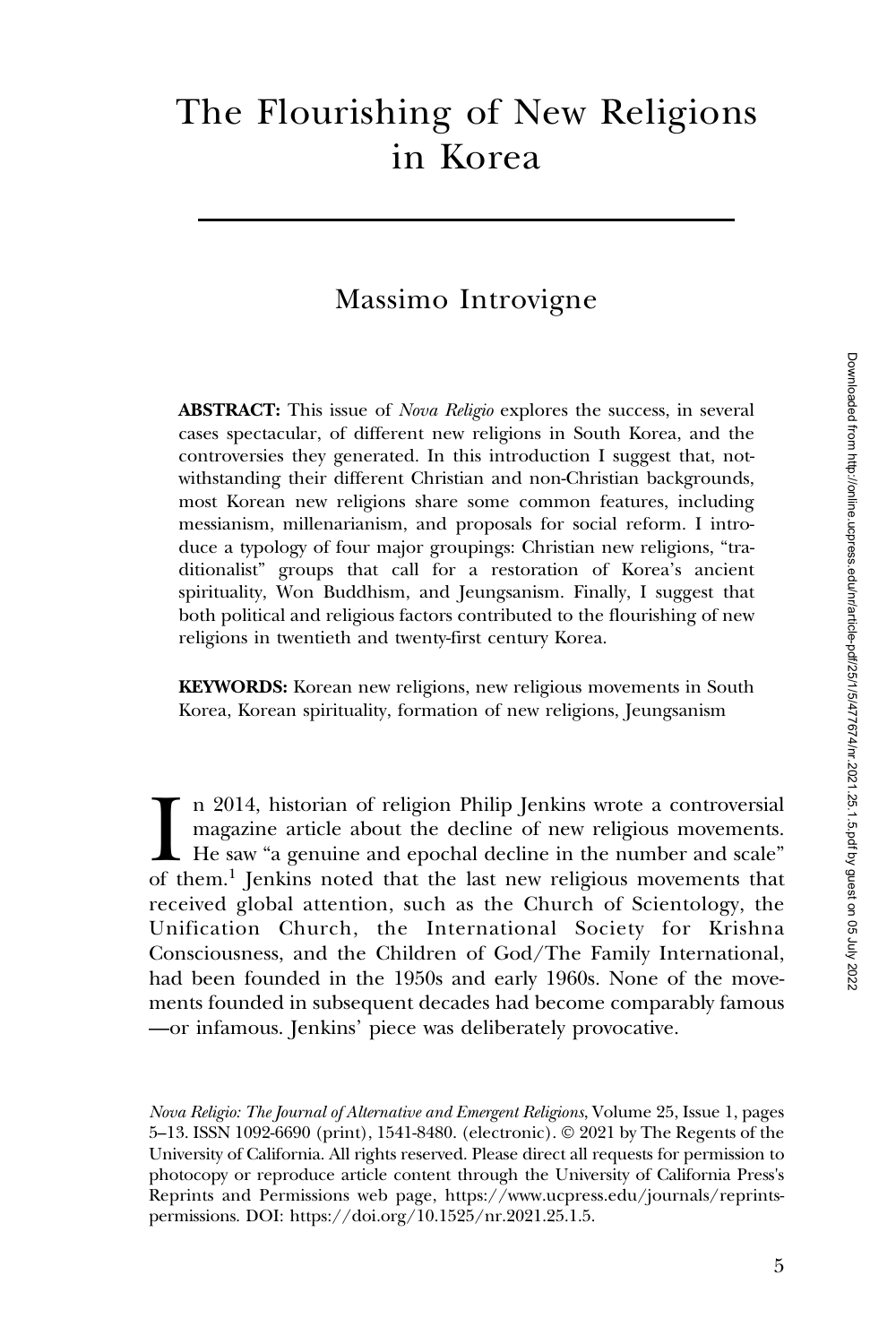#### Nova Religio

Seven years later, we can easily observe that new religions have continued to appear, although it may be true that in the United States and western Europe movements founded after the 1960s remained comparatively small. Large new religious movements have been founded outside of the United States and western Europe, and some count their members in the millions. Daesoon Jinrihoe, for instance, was founded in 1969, and is today the largest new religion in South Korea. The Church of Almighty God, the largest Chinese Christian new religious movement, was established in 1981. According to Chinese governmental sources (which perhaps inflate the statistics for their own purposes), it may have millions of members in China, and because thousands of its persecuted devotees have escaped abroad it is now present in more than 20 countries.<sup>2</sup> Indonesia<sup>3</sup> and Vietnam<sup>4</sup> have also produced large religious movements founded in the last decades of the twentieth century. African, Puerto Rican, and Columbian neo-Pentecostal groups are quickly becoming globalized.<sup>5</sup> La Luz del Mundo, a new religious movement born in Mexico in 1926 but globalized only recently, may also have several million members,<sup>6</sup> and neither COVID-19 nor the arrest and detention of its leader, accused of sexual abuse, seem to have significantly reduced the number of its devotees.7

In 1970, American historian H. Neill McFarland published The Rush Hour of the Gods, a successful book about the new religions of Japan.<sup>8</sup> His prediction that Japanese new religions might emerge as major world religions came only partially true: only Soka Gakkai became truly globalized. It has now been suggested that the real "rush hour of the Gods" comes from South Korea,<sup>9</sup> a possibility explored in this issue of Nova Religio that I have co-edited with the cooperation of Jason Greenberger, who is gratefully acknowledged here.

#### KOREAN NEW RELIGIONS: A TYPOLOGY

The study of Korean new religions is under-developed in the West, and suffers from various problems in South Korea as well.<sup>10</sup> A leading specialist of the subject, South Korean religious studies scholar KANG Don Ku, noted in several articles that generalizations were proposed before sufficient ethnographic studies of different Korean new religions had been carried out.<sup>11</sup> Kang himself encouraged other scholars to cooperate in the project that led to A Study of Korean Religious Orders, first published by the Academy of Korean Studies in 2007 and whose 11<sup>th</sup> edition was released in 2018.12 Much, however, still remains to be done.

Even the number of new religions that have been founded in Korea from the nineteenth to the twenty-first century is unclear. Two South Korean religious studies scholars offered different figures: in 1987 YOON Yee Heum estimated the number to be between 150 and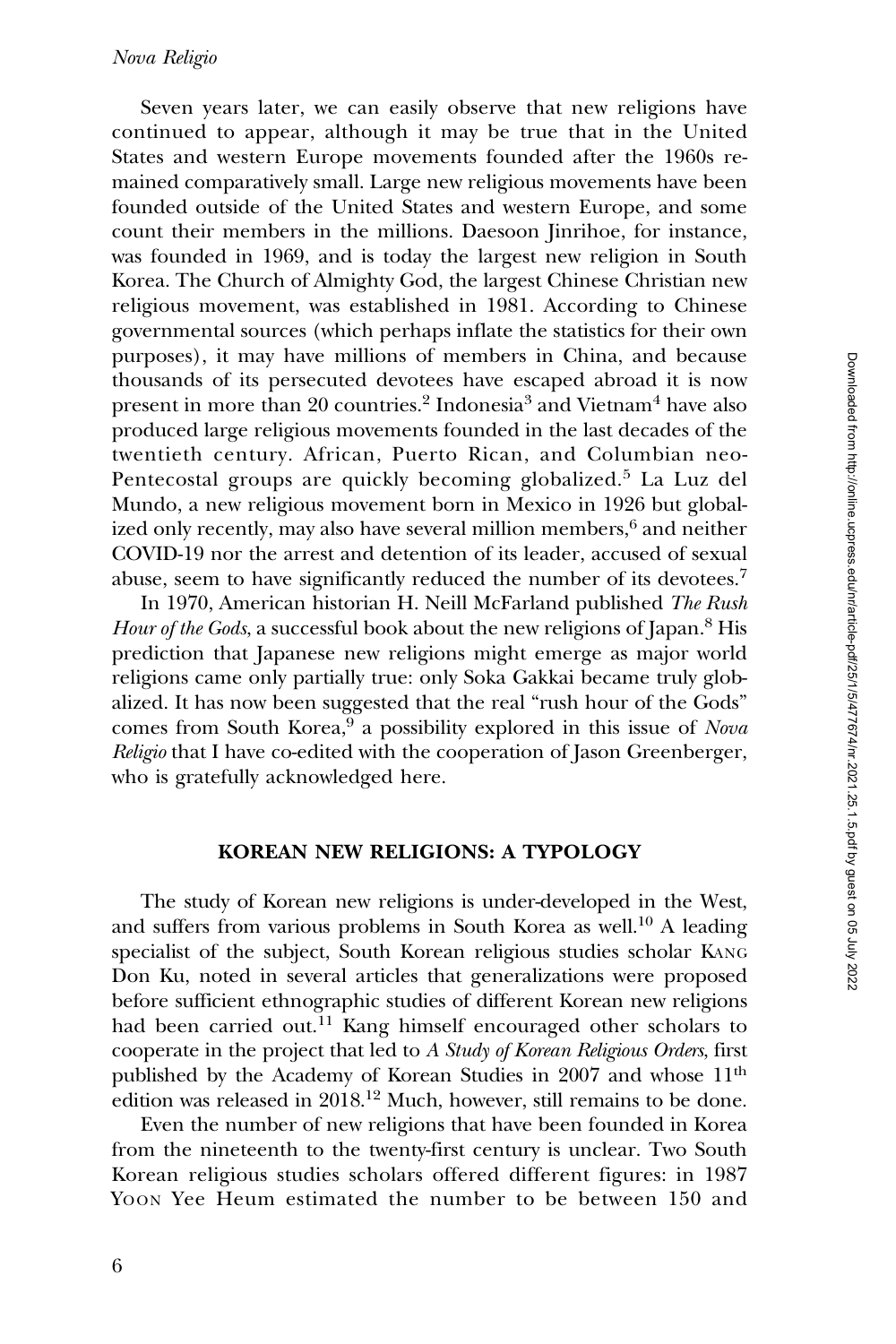200,<sup>13</sup> while KIM Hong Cheol referred to over 500 new religions in 1998.<sup>14</sup> Statistics about the number of members of new religions are even more controversial. Some scholars believe that in the first half of the twentieth century Korean new religions had more members than traditional religions,<sup>15</sup> and their membership today is still in the millions, although it is routinely under-evaluated in census statistics.<sup>16</sup>

Typologies of Korean new religions have been both proposed and criticized by different scholars.<sup>17</sup> Most of them, however, agree that the foundation and drama of Donghak was the catalyst for the subsequent flourishing of hundreds of Korean new religions. In 1860, CHOE Je U (1824–1864) claimed to have received a revelation from Sangje (the Supreme God). He founded a new religion called Donghak ("Eastern Learning," as opposed to "Western Learning," or Christianity), criticizing at the same time the corruption of official Confucianism.

Choe was executed in 1864, but Donghak continued and played a major role in the peasant rebellion of 1894, one of whose claims was the rehabilitation of Choe. The Donghak rebels came to control a significant part of the Korean territory before being defeated by the Korean monarchy, supported first by Chinese and then by Japanese troops. A bloody repression followed, which together with the war left 300,000 dead.<sup>18</sup> Donghak was reorganized as Ch'ŏndogyo, which claimed to be a nonpolitical religious movement. Some of its leaders played a crucial role in the fight for Korean independence from Japan, but the movement declined due to factionalism, schisms, and contrasts between pro-Communist and anti-Communist wings during the Korean War (1950– 53).19 Branches of Ch'ŏndogyo still exist in both North and South Korea.

Donghak was, in a sense, the model for Korean new religions, including what many have recognized as their five distinctive features. First, there is a leader who is recognized as a new divine incarnation, prophet, or messiah. Second, they include a theory of the messianic role of Korea, a role only a new and truly Korean religion could understand and interpret. Third is a proposal for social reform overcoming the prevailing corruption, and affirming Korean independence from foreign powers—a theme that became prominent during Japanese occupation (1910–1945), with some new religions assuming a leading role in the anti-Japanese struggle. Fourth are new rituals, some of them kept secret. And fifth is the idea that a great transformation (Kaebyŏk) will soon create a paradise on Earth, although this idea is interpreted in various ways by different movements.<sup>20</sup>

Although no typology can account for the diversity of Korean new religions, I suggest that they can be roughly grouped into four categories: Christian new religions, "traditionalist" Korean religions, Won Buddhism, and Jeungsanism, discussed in turn below.

South Korea is host to some of the largest Protestant congregations in the world (including Seoul's Yoido Full Gospel Church), and it has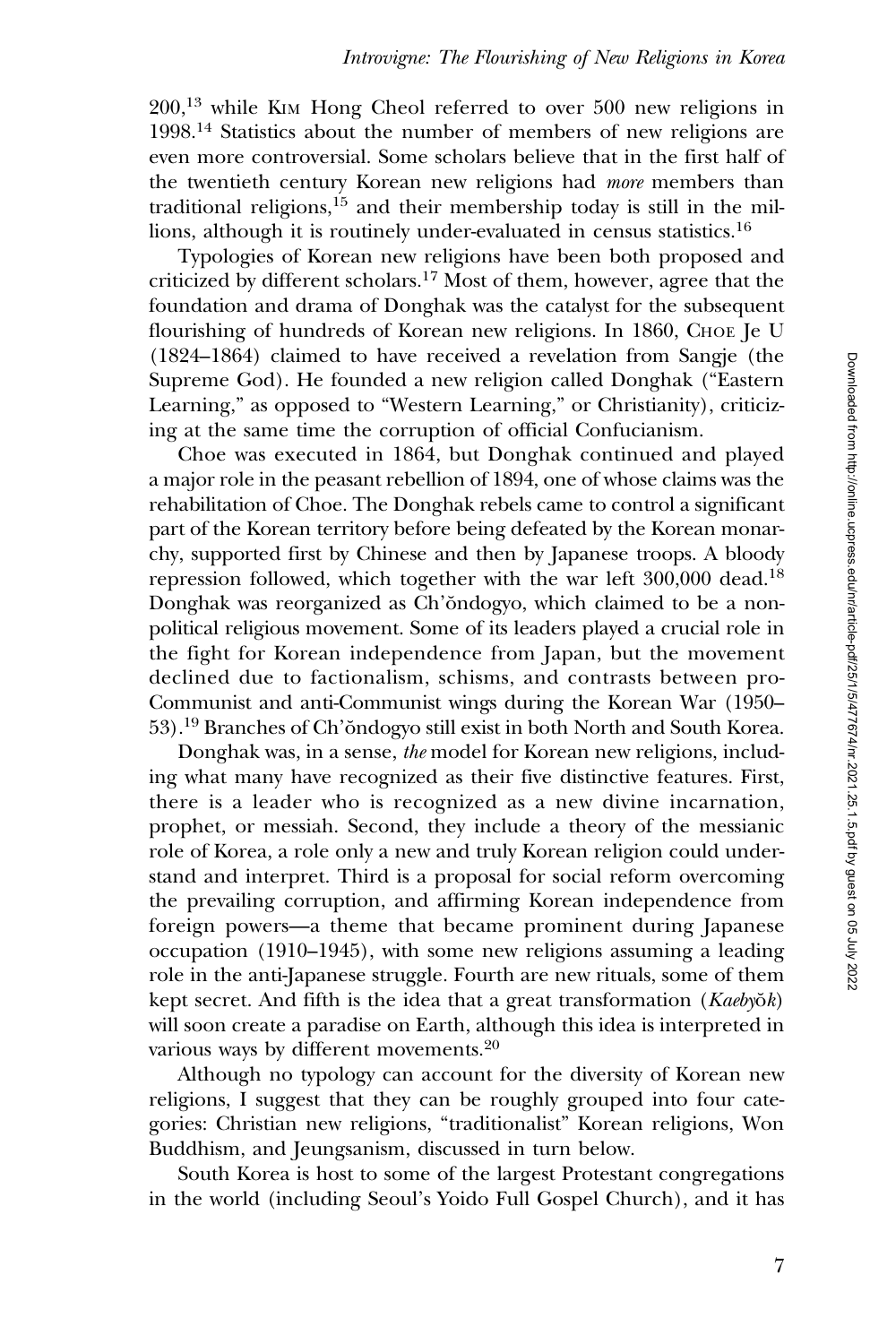generated a number of Christian new religions. Three of these are especially important. First is the Unification Movement, founded by Reverend MOON Sun Myung (1920–2012). It has three main branches led respectively by Moon's widow, HAK Ja Han, who presides over the Family Federation for World Peace and Unification, and two of Reverend and Mrs. Moon's sons, MOON Hyun Jin (Preston Moon), whose followers founded the Family Peace Association, and MOON Hyung Jin (Sean Moon), who established the Sanctuary Church.<sup>21</sup> A second cluster of Christian new religions are the movements deriving from former Seventh-day Adventist preacher AHN Sahng Hong (1918– 1995). The largest of these is the World Mission Society Church of God, whose members believe that leader ZAHNG Gil Jah is the incarnation of God the Mother.<sup>22</sup> A third important group of Christian new religions are those descending from the Olive Tree, founded by PARK Tae Seon  $(1915–1990)$ , which was at one time the largest Korean new religion.<sup>23</sup> This group includes the Victory Altar, founded by CHO Hee Seung  $(1931–2004),<sup>24</sup>$  and Shincheonji.

Shincheonji is discussed in two articles in this special issue. My own article presents the history and theology of Shincheonji, and explains why it became not only controversial but a main target of the South Korean anti-cult movement long before the COVID-19 crisis. A second article by John Grisafi further examines how Shincheonji was scapegoated and accused of being largely responsible for the initial spread of the COVID-19 crisis in South Korea. Both Grisafi and I note that courts of law ultimately exonerated Shincheonji from charges related to COVID-19, yet campaigns against the movement by anti-cultists and some politicians did not subside.

Controversies surrounding some Korean new religions founded by Christians made headlines throughout the world when Korean President PARK Geun Hye was impeached and arrested in 2017, due to a scandal involving her relations with CHOI Soon Sil. The latter was the daughter of CHOI Tae Min (1912–1994), who had been Park's mentor and had left Roman Catholicism to establish Yongsaegyo, a syncretistic new religion with elements of Christianity, Buddhism, and Donghak. Other controversies about Christian new religions continued during the COVID-19 crisis and focused particularly, though not exclusively, on Shincheonji.

A second category, which I call "traditionalist" new religions, emphasize what they regard as the oldest Korean traditions. For example, Daejongism was founded in 1909 by NA Cheol (1864–1916) to promote the cult of the mythical first Korean king Dangun as an incarnation of the Lord of Heaven, God. It became very successful between the two World Wars, both for its contribution to the struggle for Korean independence from Japanese occupation and esoteric techniques of internal alchemy, but it declined thereafter.<sup>25</sup> Daejongism has also been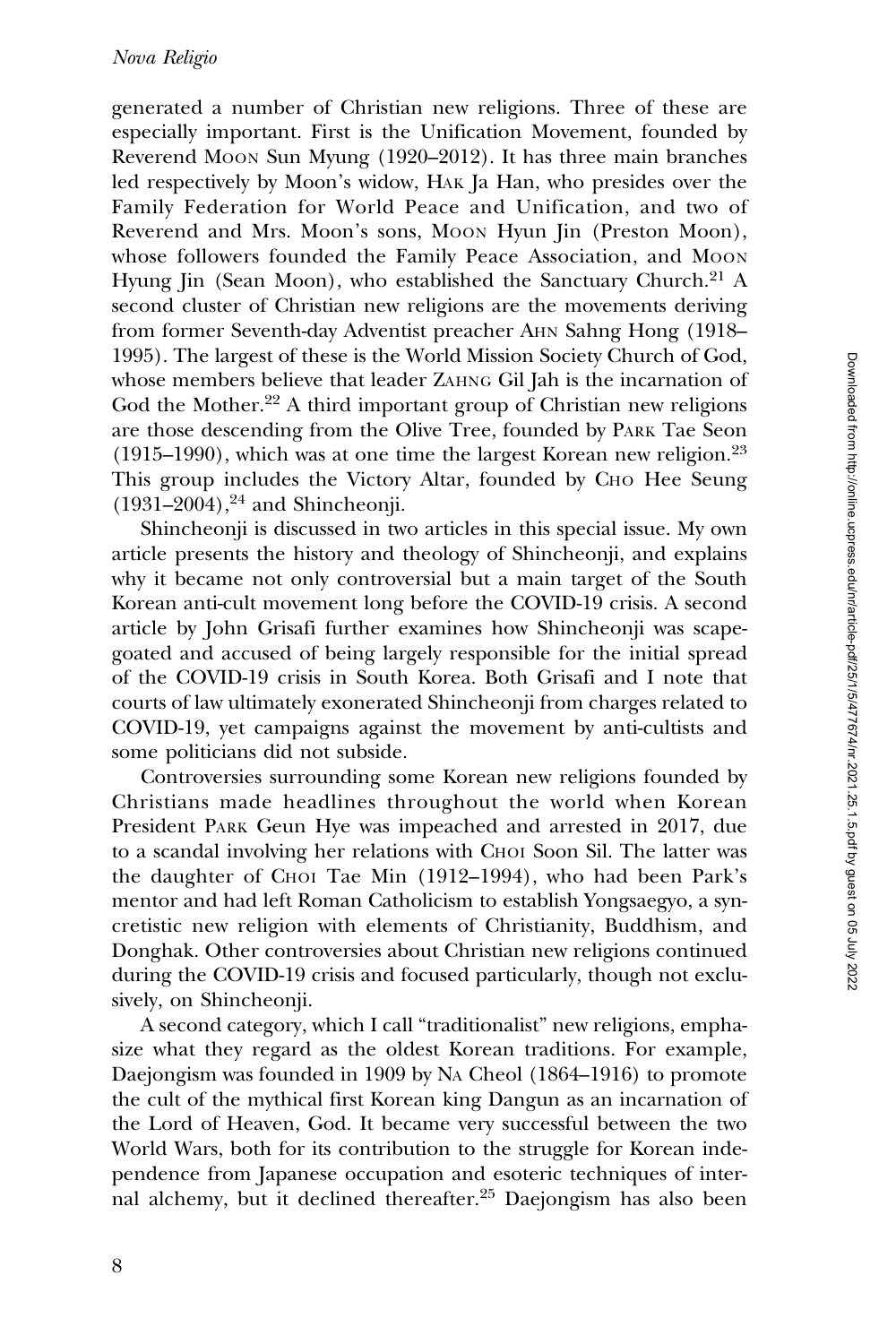influential on Dahnhak, a system of health and martial art exercises created in 1985 and popularized in the West by LEE Ilchi (b. 1950). Although Lee downplays his Daejongist roots when addressing Western followers, these are obvious for scholars of Korean religions, and Lee's Mago Retreat in Sedona, Arizona, even includes a statue of King Dangun.<sup>26</sup>

Other groups in the "traditionalist" category emphasize Korea's Confucian heritage. A typical example is Kaengjŏngyudo, discussed in this issue by Uri Kaplan. Kaplan emphasizes that groups like Kaengjŏngyudo, although comparatively small in size, exert a large cultural influence on contemporary South Korean society. He also notes that while its emphasis on Confucianism makes the group different from the largest Korean new religions, some of which are rather critical of the Confucian heritage, Kaengjŏngyudo shares with other groups strong millennial expectations.

A third main group of Korean new religions includes Won Buddhism and its schisms. Won Buddhism was founded by PARK Chung Bin (1891–1943), usually referred to as Sotaesan, after his enlightenment in 1916. Many Won Buddhists and outside observers would agree with scholar of Korean religions Don Baker, who asserts that although Won Buddhism has enough "Buddhist coloring" to justify the use of "Buddhism" in its name, it is nevertheless a new religion and should be accepted as such. $27$ 

The final form of Korean new religion is Jeungsanism, which of these four has the largest number of followers. It originated with KANG Il-Sun, a rural prophet known to his disciples as Kang Jeungsan (1871–1909) and recognized by them as the incarnation of the Supreme God, Sangje. Kang died in 1909 and did not appoint a successor. His movement generated some 120 different new religions in Korea, most of them now defunct. In the 1920s, the largest branch, known as Bocheonism ("Doctrine of Universal Heaven"), became the largest Korean religion before being suppressed by the Japanese.

JO Cheol Je, known to his disciples as Jo Jeongsan (1895–1958), was not a direct disciple of Kang Jeungsan but claimed to have received a revelation from him. He was recognized by a number of Kang's relatives and disciples as the master's successor, and established Mugeukdo in 1925, then, after Mugeukdo had been compelled to disband by the Japanese in 1941, Tageukdo in 1950. Jo died in 1958, and most of his disciples accepted PARK Han Gyeong, later known as Park Wudang  $(1918–1996)$ , as his successor.<sup>28</sup>

In 1968, however, controversies erupted. Some followed one of Jo's sons, JO Yongnae (1934–2004), who kept the name Tageukdo and the headquarters near Busan, while most members sided with Park, who reorganized the movement in Seoul under the name Daesoon Jinrihoe in 1969. When Park died in 1996, conflicts developed between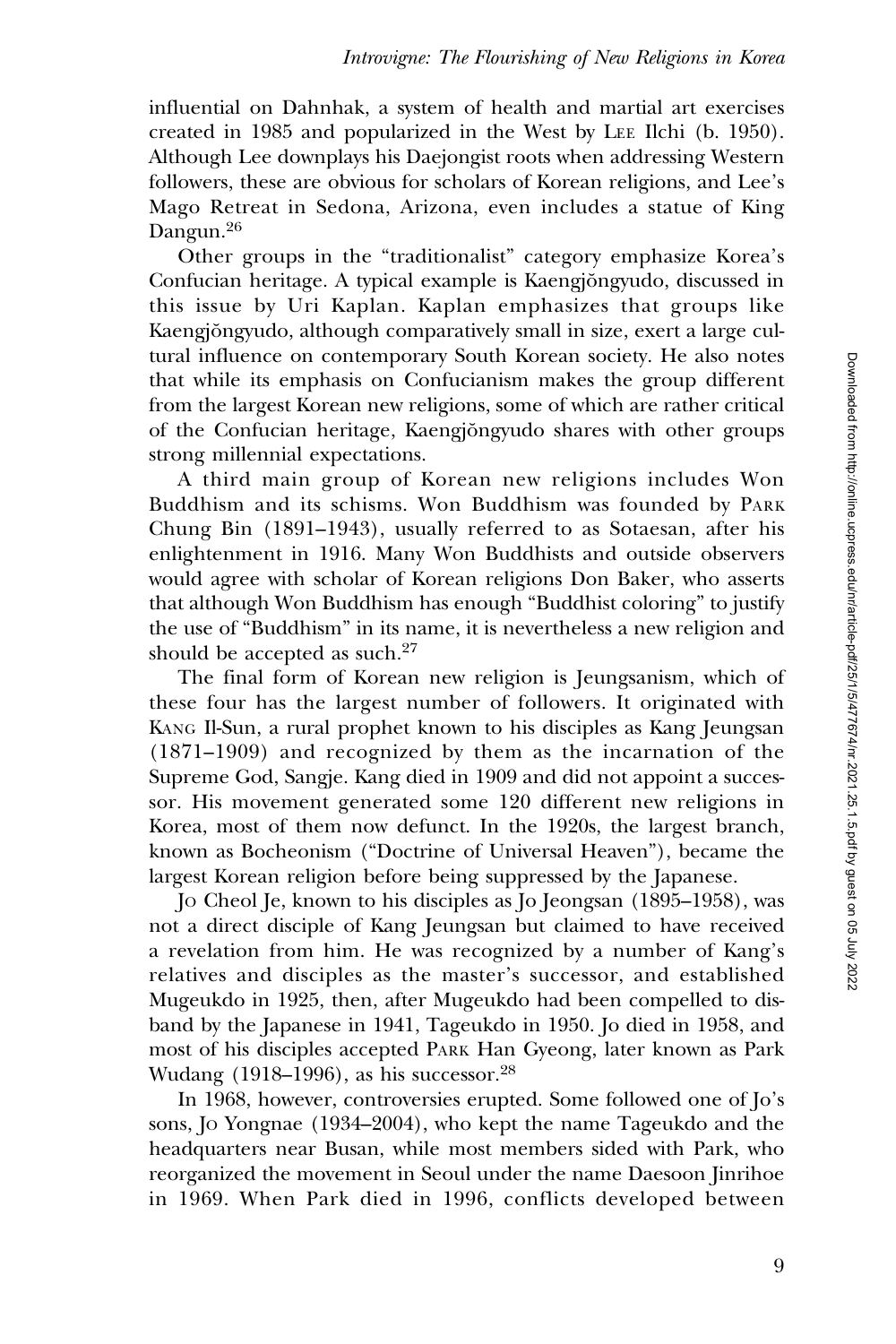a minority (led by YI Yu Jong, 1936–2010), advocating, and a majority rejecting, Park's worship as a third main deity together with Kang Jeungsan and Jo Jeongsan. New schisms followed,<sup>29</sup> but they did not stop the expansion of Daesoon Jinrihoe in South Korea, where it is currently the largest new religion with several million followers. However, outside of Korea a group derived from a different branch of Jeungsanism, Jeungsando, has a larger following than Daesoon Jinrihoe.<sup>30</sup>

Through iconographic comparison with Vietnam's Cao Dai, this issue's article by Jason Greenberger and LEE Gyungwon shows how Daesoon Jinrihoe, like other Korean new religions, also promoted itself as offering a religious answer to the question of national sovereignty, threatened by Japanese, Chinese, and Western imperialism. As Daesoon Jinrihoe expands internationally the political meaning of its iconography is downplayed today, yet Greenberger and Lee note how the messianic role of Korea as the host nation of a new era continues to be affirmed.

#### WHY KOREA?

In general, Korean Christian new religions have been more successful abroad than in Korea, which is particularly true for the World Mission Society Church of God: it claims some two million members, but its expansion has been most spectacular in Nepal and Latin America, and significant in the United States. The Unification Movement is much smaller (some 65,000 members) but has often been in the news in the West. By contrast, Won Buddhism and the Jeungsanist new religions are primarily South Korean phenomena although they are actively working to increase their missionary activities abroad, including by translating their holy scriptures into English. Both Ch'ŏndogyo and Daejongism are losing members, with Dahnhak obtaining some success in the West only by not emphasizing its roots in Daejongism. The sizable growth of hundreds of new religions in Korea and the expansion of some of them internationally is a phenomenon scholars such as Kang Don Ku have described as unprecedented in the world's religious history.<sup>31</sup>

It is beyond the scope of this introduction to review theories in an attempt to explain why the creation of new religions becomes more frequent, and the newly created religions more successful, in certain times and places. What several theories have in common is the idea that, after the French and the Industrial Revolutions, the world was confronted by rapid changes and the feeling of an "accelerated history," which favored religious mobility and the success of new religions. The change was more rapid in some places than others. It is not coincidental that several new religions, including Spiritualism and the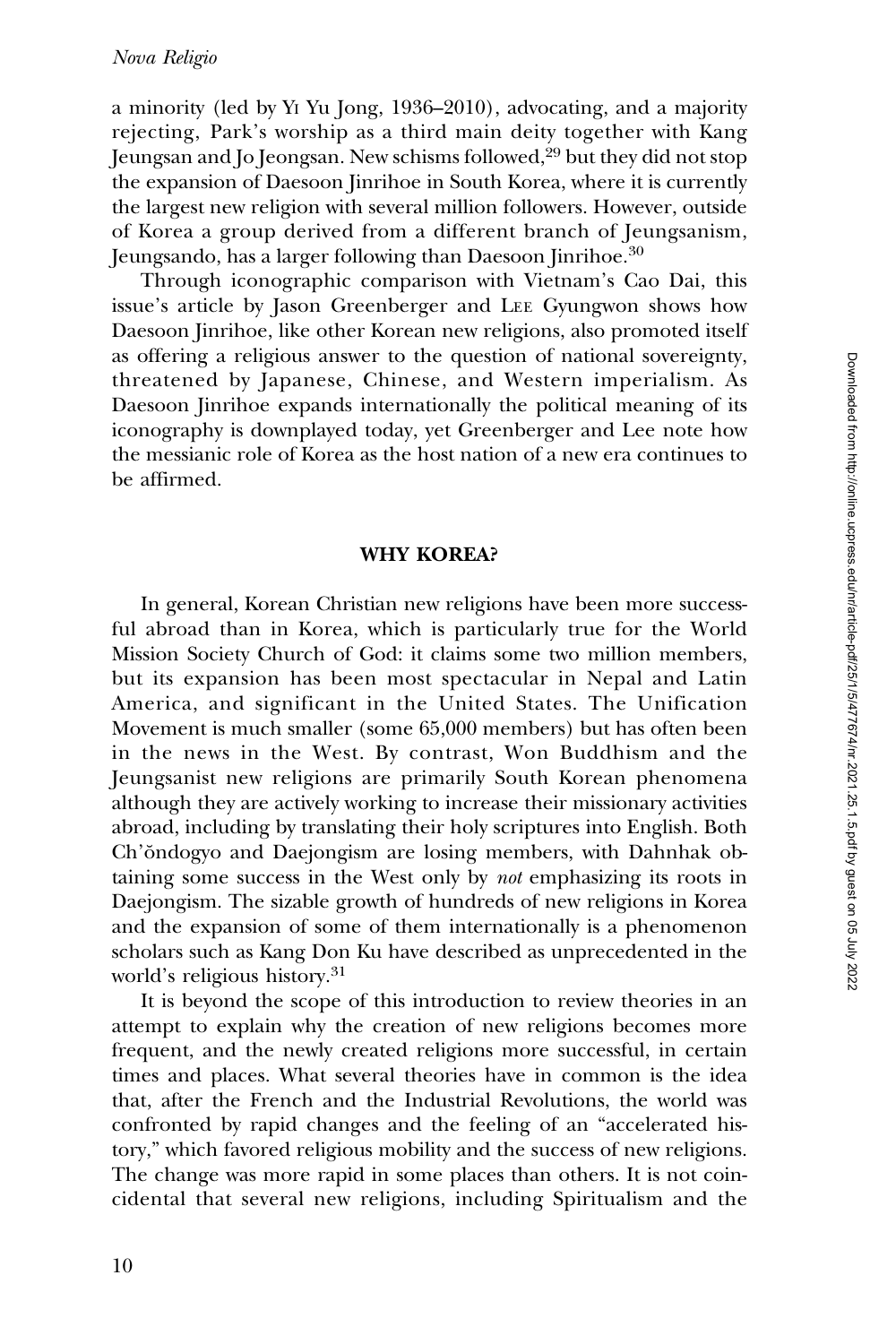Church of Jesus Christ of Latter-day Saints, appeared in the nineteenth century in the United States, and particularly in the State of New York.<sup>32</sup> And it is not coincidental that some Asian countries, faced with imperialism, colonization-decolonization processes, wars, and sudden economic development produced an astonishing number of successful new religions.

In Korea social unrest, confrontation with Japanese, Chinese, Russian, and Western imperialism, and the persuasion that the traditional Three Teachings (Buddhism, Confucianism, and Taoism) had been unable to criticize dramatic social injustice opened the way in the nineteenth and twentieth centuries to two different phenomena: the success of Christianity, and the birth of Korean indigenous new religions. During the Japanese occupation, Ch'ŏndogyo, Daejongism, and the branch of Jeungsanism known as Bocheonism gained followers by persuading many Koreans that they were credible custodians of the national spirit and fighters in the struggle for independence. As the late Benjamin Weems noted more than fifty years ago, their role became less relevant during World War II and they were unable to account for, or became deeply divided about, the Korean War, which explains their decline.<sup>33</sup> But new groups emerged, and became even larger.

The unique growth of Korean new religions appears to be due to two sets of factors. Socio-political factors such as the Japanese colonization, the struggle for independence, the Korean war, and the rapid post-War modernization created social unrest and anomie, which traditional religions were often ill-equipped to answer. As Don Baker has argued, seeking answers to the basic questions of life in times of crisis is a specifically religious quest, and the rise of Korean new religions should be understood in religious terms, not only as a by-product of socio-political processes.<sup>34</sup> I hope that this issue of *Nova Religio* will help readers to understand Korean new religions considering both the historical context in which they flourished and the religious messages they propose to Korea and, increasingly, to the world.

Massimo Introvigne, Center for Studies on New Religions, maxintrovigne@gmail.com

### ENDNOTES

<sup>&</sup>lt;sup>1</sup> Philip Jenkins, "Where Have All the Cultists Gone?" Patheos, 27 June 2014, [https://www.patheos.com/blogs/anxiousbench/2014/06/where-have-all-the](https://www.patheos.com/blogs/anxiousbench/2014/06/where-have-all-the-cultists-gone/)[cultists-gone/](https://www.patheos.com/blogs/anxiousbench/2014/06/where-have-all-the-cultists-gone/).

<sup>&</sup>lt;sup>2</sup> Massimo Introvigne, Inside The Church of Almighty God: The Most Persecuted Religious Movement in China (New York: Oxford University Press, 2020).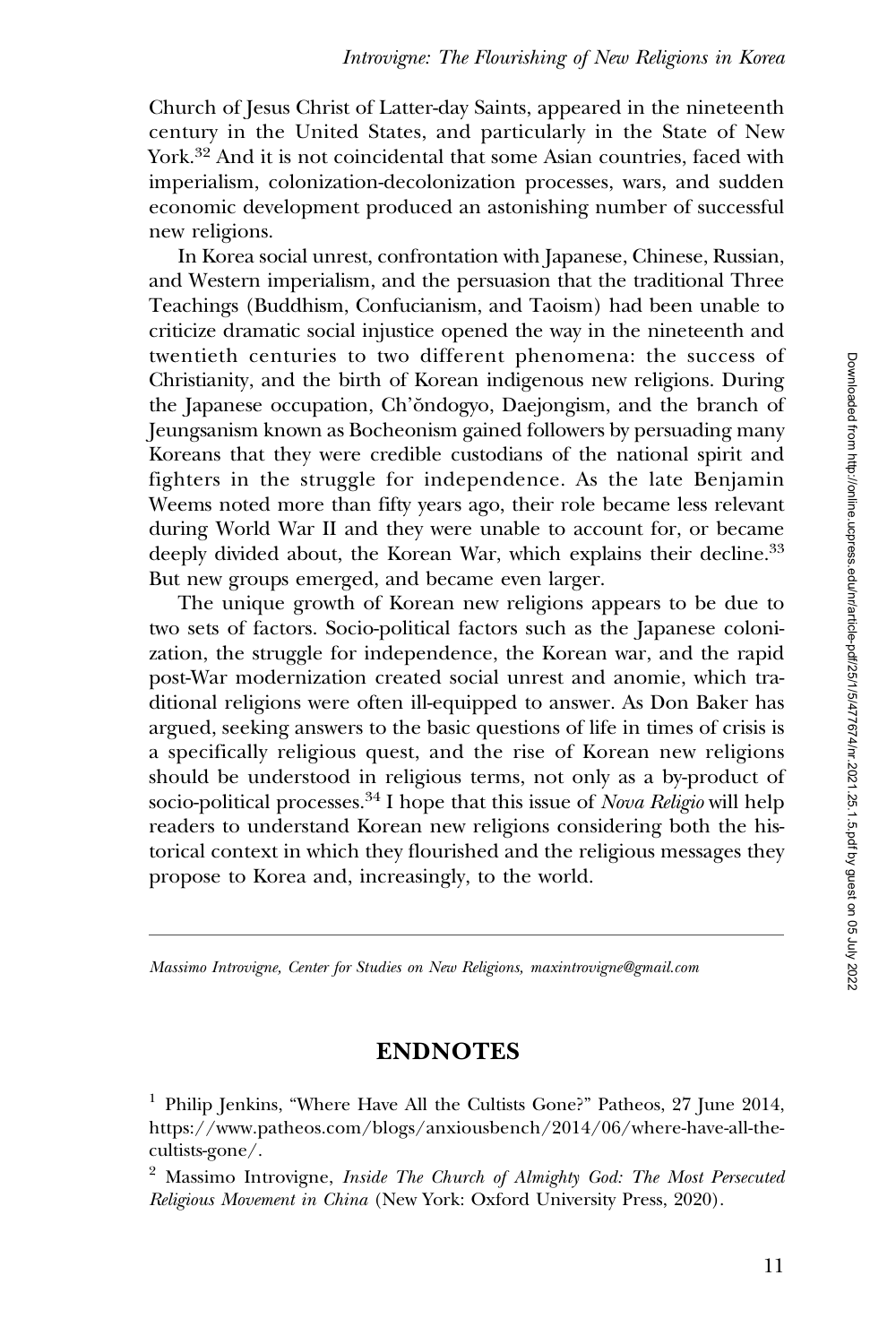$3$  Al Makin, *Challenging Islamic Orthodoxy: Accounts of Lia Eden and Other Prophets* in Indonesia (Cham, Switzerland: Springer, 2016).

 $4$  CHUNG Van Hoang, New Religions and State's Response to Religious Diversification in Contemporary Vietnam: Tensions from the Reinvention of the Sacred (Cham, Switzerland: Springer, 2017).

<sup>5</sup> Donald E. Miller and Tetsunao Yamamori, Global Pentecostalism: The New Face of Christian Social Engagement (Berkeley and Los Angeles: University of California Press, 2007).

<sup>6</sup> Massimo Introvigne, "La Luz del Mundo: A Short History," The Journal of CESNUR 4, no.2 (2020), 3–20, [https://cesnur.net/wp-content/uploads/2020/](https://cesnur.net/wp-content/uploads/2020/03/tjoc_4_2_1_introvigne.pdf) [03/tjoc\\_4\\_2\\_1\\_introvigne.pdf.](https://cesnur.net/wp-content/uploads/2020/03/tjoc_4_2_1_introvigne.pdf)

 $7$  Donald A. Westbrook, "Field Report: The Light of the World in Greater Los Angeles," The Journal of CESNUR 4, no. 2 (2020), 57–71, [https://cesnur.net/wp](https://cesnur.net/wp-content/uploads/2020/03/tjoc_4_2_5_westbrook.pdf)[content/uploads/2020/03/tjoc\\_4\\_2\\_5\\_westbrook.pdf.](https://cesnur.net/wp-content/uploads/2020/03/tjoc_4_2_5_westbrook.pdf)

<sup>8</sup> H. Neill McFarland, *The Rush Hour of the Gods: A Study of New Religious* Movements in Japan (New York and London: Macmillan, 1967).

<sup>9</sup> PierLuigi Zoccatelli, "Introduction: The Korean 'Rush Hour of the Gods' and Daesoon Jinrihoe," The Journal of CESNUR 2, no. 5 (2018), 4–7, [https://cesnur.](https://cesnur.net/wp-content/uploads/2018/09/tjoc_2_5_1_zoccatelli.pdf) [net/wp-content/uploads/2018/09/tjoc\\_2\\_5\\_1\\_zoccatelli.pdf](https://cesnur.net/wp-content/uploads/2018/09/tjoc_2_5_1_zoccatelli.pdf).

<sup>10</sup> Yoon Yongbok and Massimo Introvigne, "Problems in Researching Korean New Religions: A Case Study of Daesoon Jinrihoe," The Journal of CESNUR 2, no. 5 (2018), 84–107, [https://cesnur.net/wp-content/uploads/2018/10/tjoc\\_2\\_5\\_](https://cesnur.net/wp-content/uploads/2018/10/tjoc_2_5_8_yongbok.pdf) [8\\_yongbok.pdf](https://cesnur.net/wp-content/uploads/2018/10/tjoc_2_5_8_yongbok.pdf).

<sup>11</sup> See Yoon and Introvigne, "Problems in Researching," 85.

 $12$  Academy of Korean Studies, 한국 종교교단 연구 (A Study of Korean Religious Orders), 11th ed. (Seoul: Academy of Korean Studies, 2018).

13 Yoon Yee Heum, 민족종교-민족종교의사회변화에대한대응태도를중심으 로 -사회변동과한국의종<sup>교</sup> (Ethnic Religions, Focusing on Their Attitudes Regarding Social Change [Social Change and Korean Religions]) (Seongnam: The Academy of Korean Studies, 1987), 180.

<sup>14</sup> See Yoon and Introvigne, "Problems in Researching," 86.

<sup>15</sup> Zoccatelli, "Introduction," 6; LEE Gyungwon, An Introduction to New Korean Religions (Seoul: Moonsachul, 2016).

<sup>16</sup> Don Baker, "The Religious Revolution in Modern Korean History: From Ethics to Theology and from Ritual Hegemony to Religious Freedom," The Review of Korean Studies 9, no. 3 (2006): 249–275 (255).

<sup>17</sup> Kang, "신종교 연구 서설."

 $18$  CHUNG Kiyul, The Donghak Concept of God/Heaven: Religion and Social Transformation (New York: Peter Lang, 2007); George L. Kallander, Salvation Through Dissent: Tonghak Heterodoxy and Early Modern Korea (Honolulu: University of Hawai'i Press, 2013).

<sup>19</sup> Benjamin B. Weems, *Reform, Rebellion, and the Heavenly Way* (Tucson, AZ: The University of Arizona Press, 1964).

<sup>20</sup> David W. Kim and Won-il Bang, "Guwonpa, WMSCOG, and Shincheonji: Three Dynamic Grassroots Groups in Contemporary Korean Christian NRM History," Religions 10, no. 3 (2019), 1–18.